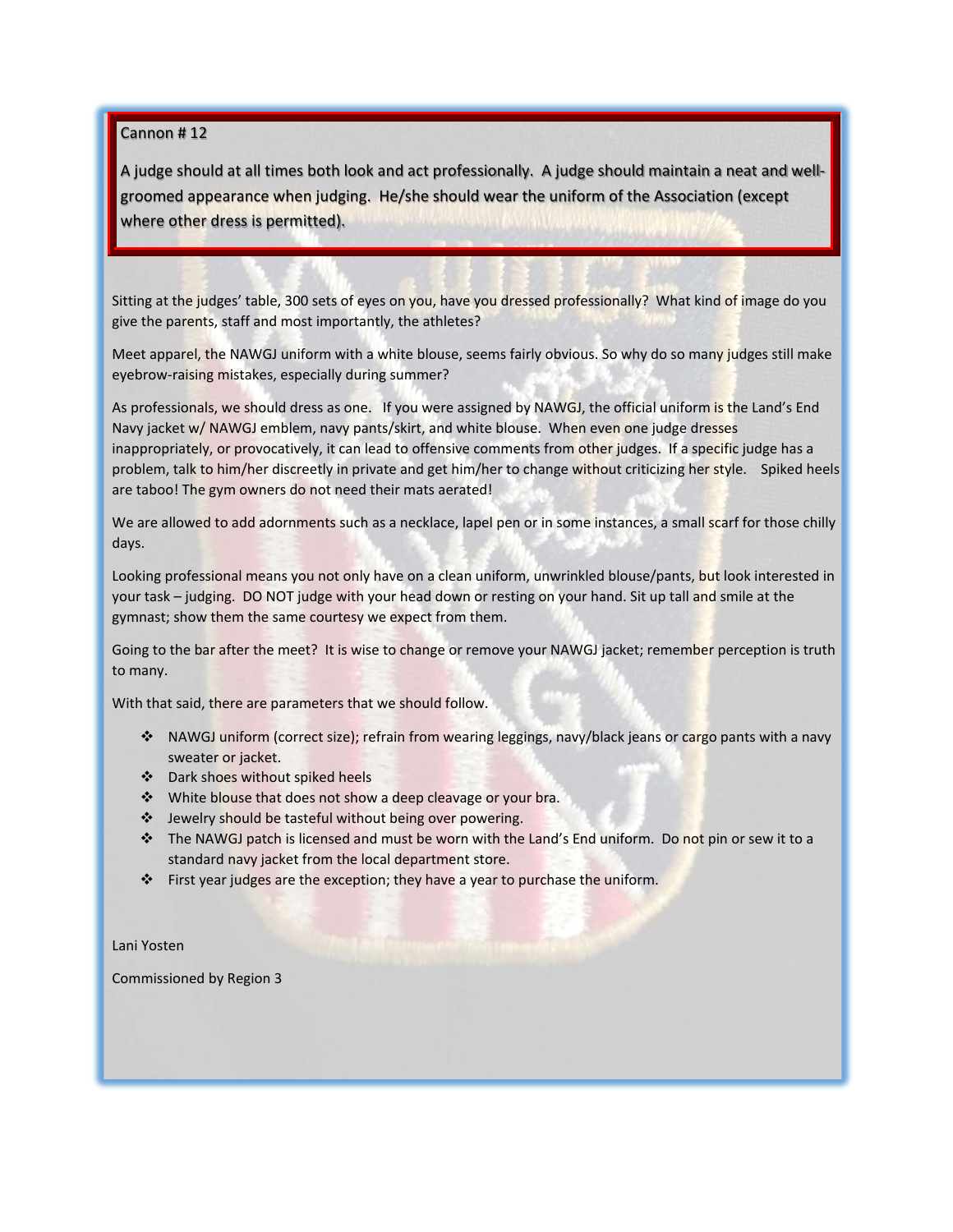For fun, attached are spoof photos. How many things can you find are "wrong with this picture?"

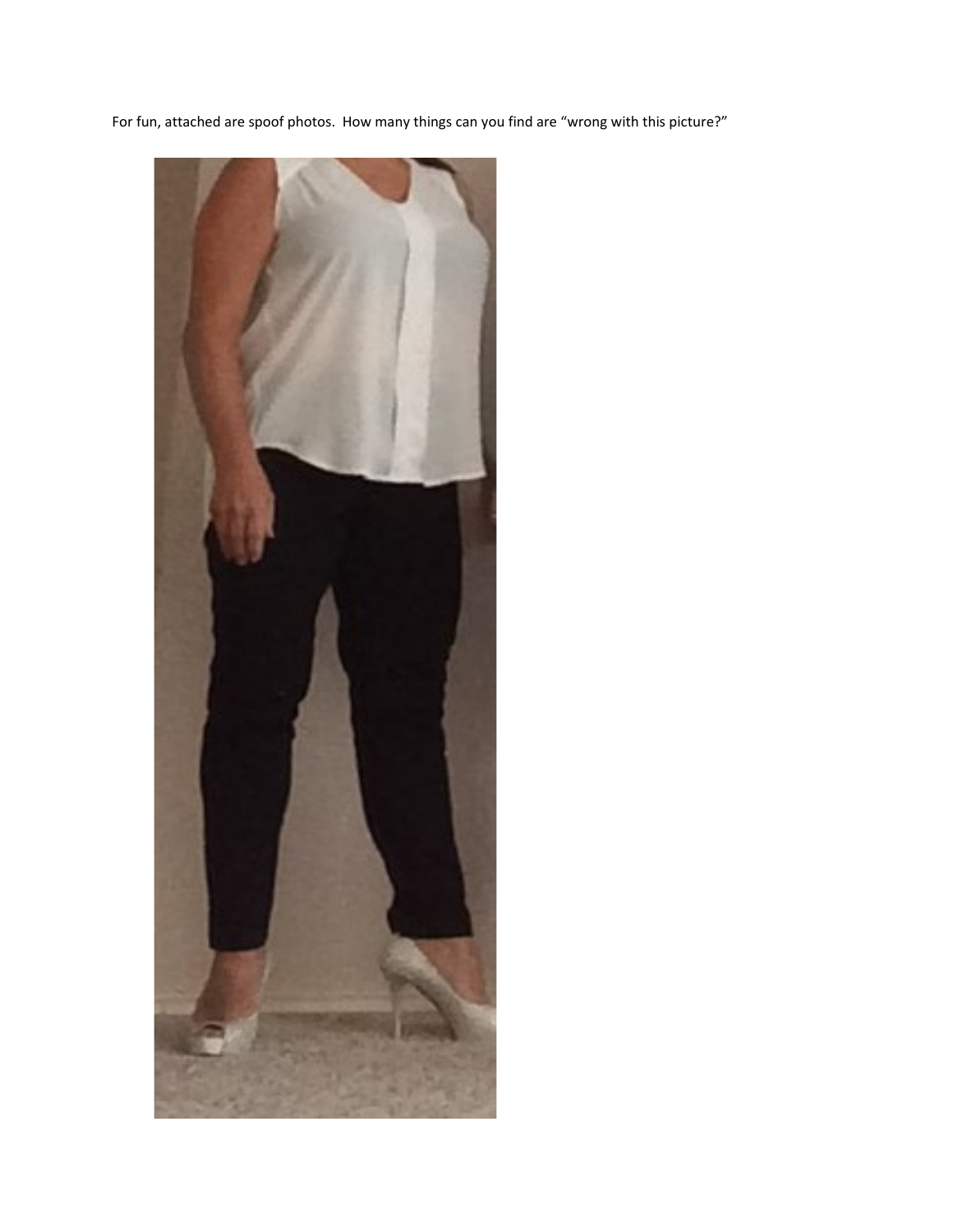